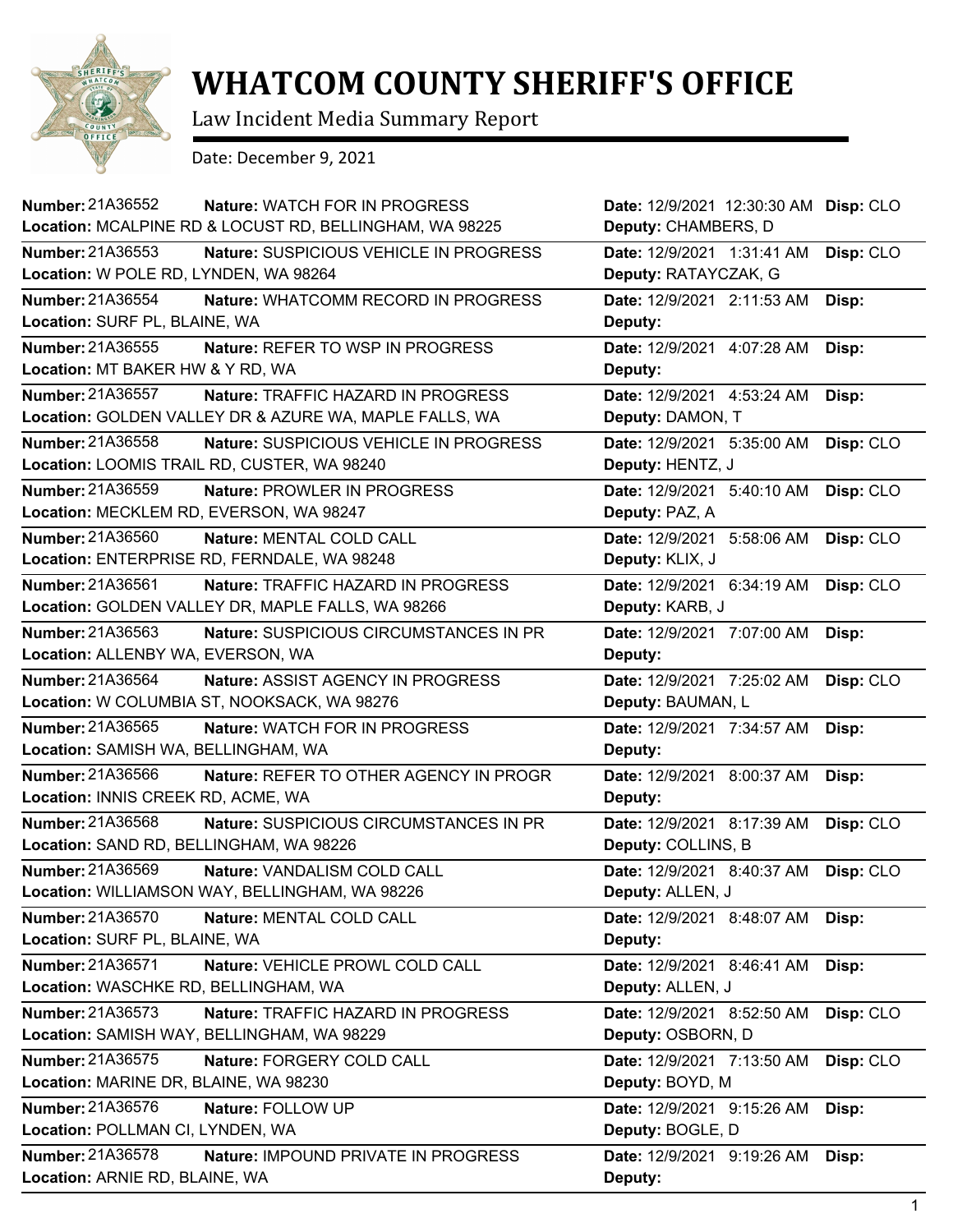| Number: 21A36579                          | <b>Nature: TRAFFIC HAZARD IN PROGRESS</b>                   | Date: 12/9/2021 9:32:00 AM Disp:      |           |
|-------------------------------------------|-------------------------------------------------------------|---------------------------------------|-----------|
|                                           | Location: SOUTH BAY DR & LAKE WHATCOM BL, SEDRO WOOLLEY, WA | Deputy:                               |           |
| Number: 21A36580                          | Nature: ASSIST CITIZEN IN PROGRESS                          | Date: 12/9/2021 9:33:54 AM            | Disp: CLO |
|                                           | Location: GUIDE MERIDIAN, BELLINGHAM, WA 98226              | Deputy: JONES, K                      |           |
| Number: 21A36581                          | Nature: TRAFFIC HAZARD IN PROGRESS                          | Date: 12/9/2021 9:41:56 AM Disp:      |           |
|                                           | Location: SOUTH BAY DR, SEDRO WOOLLEY, WA                   | Deputy:                               |           |
| Number: 21A36582                          | Nature: TRAFFIC HAZARD IN PROGRESS                          | Date: 12/9/2021 9:45:08 AM            | Disp:     |
| Location: INNIS CREEK RD, ACME, WA        |                                                             | Deputy:                               |           |
| Number: 21A36583                          | Nature: ALARM AUDIBLE IN PROGRESS                           | Date: 12/9/2021 9:50:27 AM Disp:      |           |
| Location: SAWGRASS WA, BLAINE, WA         |                                                             | Deputy:                               |           |
| Number: 21A36586                          | Nature: TRAFFIC HAZARD IN PROGRESS                          | Date: 12/9/2021 10:15:19 AM Disp:     |           |
|                                           | Location: W LAKE SAMISH DR, BELLINGHAM, WA                  | Deputy: MOYES, K                      |           |
| Number: 21A36588                          | Nature: NEIGHBORHOOD DISPUTE COLD CALL                      | Date: 12/9/2021 10:19:50 AM Disp:     |           |
| Location: SHAMROCK RD, MAPLE FALLS, WA    |                                                             | Deputy: RATHBUN, R                    |           |
| Number: 21A36595                          | Nature: SUSPICIOUS PERSON COLD CALL                         | Date: 12/9/2021 10:44:31 AM Disp: CLO |           |
| Location: E POLE RD, EVERSON, WA 98247    |                                                             | Deputy: DEZEEUW, T                    |           |
| Number: 21A36596                          | Nature: ASSIST CITIZEN IN PROGRESS                          | Date: 12/9/2021 11:06:31 AM Disp:     |           |
| Location: GRAND AV, BELLINGHAM, WA        |                                                             | Deputy:                               |           |
| Number: 21A36597                          | Nature: ASSIST CITIZEN IN PROGRESS                          | Date: 12/9/2021 11:17:34 AM Disp: CLO |           |
| Location: GRAND AVE, BELLINGHAM, WA 98225 |                                                             | Deputy: HEINRICH, C                   |           |
| Number: 21A36599                          | Nature: SUBJECT STOP                                        | Date: 12/9/2021 11:24:06 AM Disp: CLO |           |
|                                           | Location: CORONADO AVE & FREMONT ST, BELLINGHAM, WA 98229   | Deputy: OSBORN, D                     |           |
| Number: 21A36600                          | Nature: SUSPICIOUS VEHICLE IN PROGRESS                      | Date: 12/9/2021 11:51:23 AM Disp: CLO |           |
| Location: TEN MILE RD, EVERSON, WA 98247  |                                                             | Deputy: DEZEEUW, T                    |           |
| Number: 21A36601                          | Nature: ASSIST AGENCY IN PROGRESS                           | Date: 12/9/2021 12:10:29 PM Disp: CLO |           |
|                                           |                                                             |                                       |           |
|                                           | Location: W COLUMBIA ST, NOOKSACK, WA 98276                 | Deputy: COLLINS, B                    |           |
| Number: 21A36604                          | Nature: JUVENILE PROBLEM IN PROGRESS                        | Date: 12/9/2021 12:19:28 PM Disp: CLO |           |
| Location: HALIBUT DR, BLAINE, WA 98230    |                                                             | Deputy: HENTZ, J                      |           |
| Number: 21A36606                          | Nature: SUSPICIOUS VEHICLE COLD CALL                        | Date: 12/9/2021 12:28:45 PM Disp:     |           |
| Location: PARK RD, SEDRO WOOLLEY, WA      |                                                             | Deputy: JONES, K                      |           |
| <b>Number: 21A36608</b>                   | Nature: WELFARE CHECK IN PROGRESS                           | Date: 12/9/2021 12:31:17 PM Disp: CLO |           |
| Location: TWILIGHT PL, BLAINE, WA 98230   |                                                             | Deputy: JONES, D                      |           |
| Number: 21A36611                          | Nature: REFER TO WSP IN PROGRESS                            | Date: 12/9/2021 1:13:25 PM            | Disp:     |
| Location: NB I5 AT & MP 27, CUSTER, WA    |                                                             | Deputy:                               |           |
| Number: 21A36612                          | Nature: REFER TO WSP IN PROGRESS                            | Date: 12/9/2021 1:14:02 PM            | Disp:     |
| Location: NB I5 NO & MP 27, CUSTER, WA    |                                                             | Deputy:                               |           |
| Number: 21A36616                          | Nature: CIVIL PROBLEM IN PROGRESS                           | Date: 12/9/2021 2:44:28 PM            | Disp: CLO |
| Location: PORTAL WAY, FERNDALE, WA 98248  |                                                             | Deputy: JONES, D                      |           |
| Number: 21A36617                          | Nature: THEFT COLD CALL                                     | Date: 12/9/2021 2:53:29 PM            | Disp:     |
| Location: BIRCH BAY DR, BLAINE, WA        |                                                             | Deputy: JONES, D                      |           |
| Number: 21A36618                          | Nature: VEHICLE ABANDONED COLD CALL                         | Date: 12/9/2021 2:53:52 PM            | Disp: CLO |
| Location: ALM RD, EVERSON, WA 98247       |                                                             | Deputy: KARB, J                       |           |
| Number: 21A36621                          | Nature: WELFARE CHECK IN PROGRESS                           | Date: 12/9/2021 2:01:24 PM            | Disp:     |
| Location: VILLAGE DR, LYNDEN, WA          |                                                             | Deputy:                               |           |
| <b>Number: 21A36622</b>                   | <b>Nature: REFER TO WSP IN PROGRESS</b>                     | Date: 12/9/2021 3:16:02 PM            | Disp: CLO |
| Location: E POLE RD, EVERSON, WA 98247    |                                                             | Deputy: KARB, J                       |           |
| Number: 21A36624                          | Nature: BURGLARY IN PROGRESS                                | Date: 12/9/2021 3:21:33 PM            | Disp:     |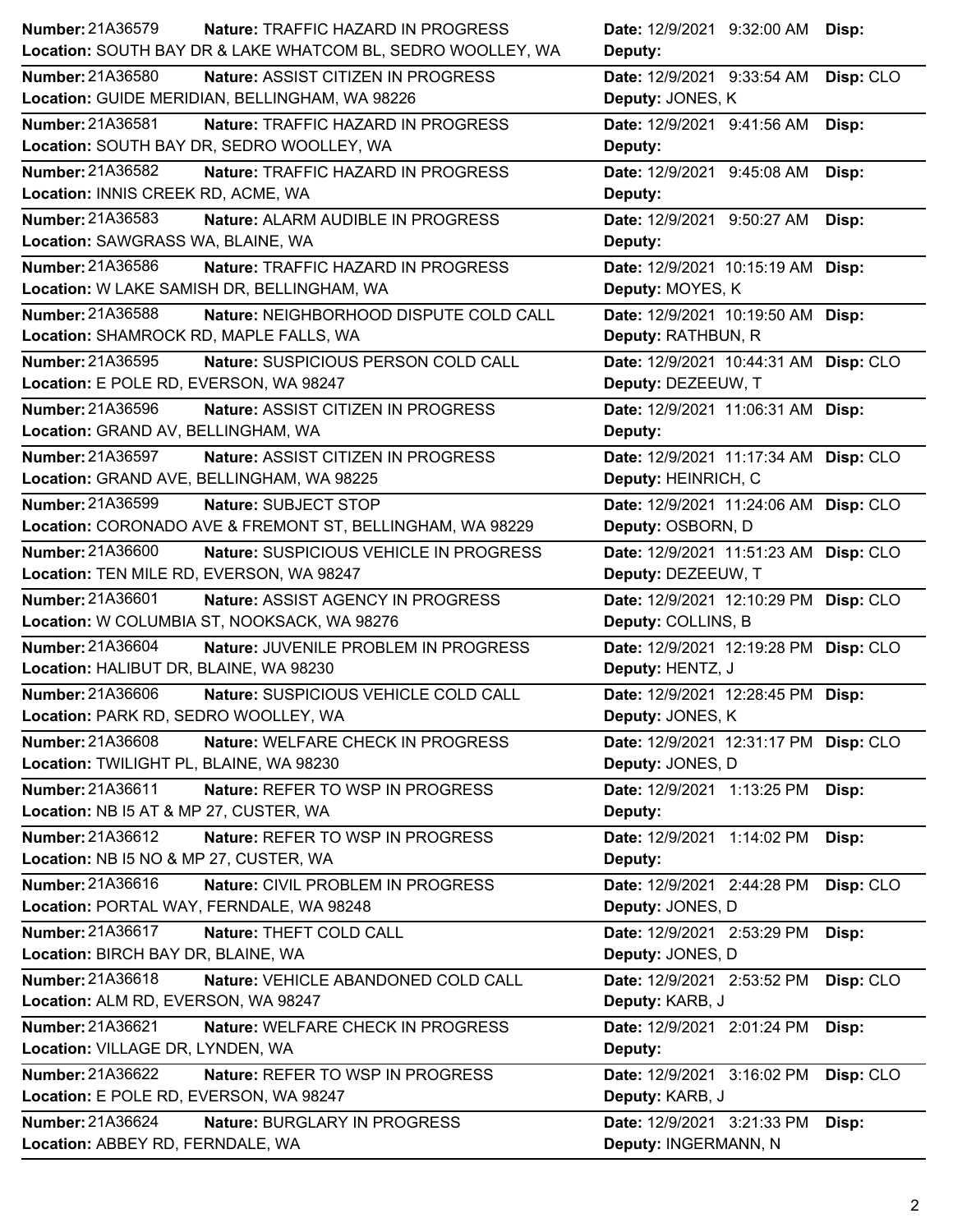| Number: 21A36625<br><b>Nature: HIT AND RUN IN PROGRESS</b>        | Date: 12/9/2021 3:22:23 PM<br>Disp: CLO |
|-------------------------------------------------------------------|-----------------------------------------|
| Location: W SMITH RD & BELFERN DR, BELLINGHAM, WA 98226           | Deputy: OSBORN, D                       |
| Number: 21A36627<br><b>Nature: SUSPICIOUS PERSON IN PROGRESS</b>  | Date: 12/9/2021 3:49:33 PM<br>Disp:     |
| Location: BRITTON RD & HILLSPRING RD, BELLINGHAM, WA              | Deputy: SHELTON, D                      |
| Number: 21A36630<br>Nature: REFER TO WSP IN PROGRESS              | Date: 12/9/2021 4:09:42 PM<br>Disp:     |
| Location: DRAYTON HARBOR RD & BLAINE RD, WA                       | Deputy:                                 |
| Number: 21A36631<br><b>Nature: REFER TO WSP IN PROGRESS</b>       | Date: 12/9/2021 4:10:46 PM<br>Disp:     |
| Location: DRAYTON HARBOR RD & BLAINE RD, WA                       | Deputy:                                 |
| Number: 21A36632<br>Nature: ALARM PANIC IN PROGRESS               | Date: 12/9/2021 4:40:43 PM<br>Disp: CLO |
| Location: GUIDE MERIDIAN, BELLINGHAM, WA 98226                    | Deputy: WRIGHT, M                       |
| Number: 21A36634<br>Nature: WATCH FOR IN PROGRESS                 | Date: 12/9/2021 4:55:33 PM<br>Disp:     |
| Location: MARINE DR & BANCROFT RD, BELLINGHAM, WA                 | Deputy: STRAND, E                       |
| Number: 21A36635<br>Nature: TRAFFIC HAZARD IN PROGRESS            | Date: 12/9/2021 5:51:35 PM<br>Disp: CLO |
| Location: BEL WEST DR & SMITH WAY, BELLINGHAM, WA 98226           | Deputy: STRAND, E                       |
| Number: 21A36637<br>Nature: REFER TO WSP IN PROGRESS              | Date: 12/9/2021 6:55:56 PM<br>Disp:     |
| Location: GUIDE MERIDIAN, LYNDEN, WA                              | Deputy:                                 |
| <b>Number: 21A36638</b><br>Nature: TRESPASS IN PROGRESS           | Date: 12/9/2021 6:57:23 PM<br>Disp:     |
| Location: MECKLEM RD, EVERSON, WA                                 | Deputy: WRIGHT, M                       |
| Number: 21A36639<br>Nature: DOMESTIC VERBAL IN PROGRESS           | Date: 12/9/2021 7:11:29 PM<br>Disp:     |
| Location: AGATE BAY LN, BELLINGHAM, WA                            | Deputy: THOMPSON, J                     |
| <b>Number: 21A36640</b><br>Nature: SUSPICIOUS VEHICLE IN PROGRESS | Date: 12/9/2021 7:23:21 PM<br>Disp: CLO |
| Location: LOOMIS TRAIL RD & GLENDALE RD, CUSTER, WA 98240         | Deputy: VANDYKE, F                      |
| Number: 21A36641<br>Nature: ASSIST AGENCY IN PROGRESS             | Disp: CLO<br>Date: 12/9/2021 7:25:19 PM |
| Location: GUIDE MERIDIAN & E BARTLETT RD, LYNDEN, WA 98264        | Deputy: VANDYKE, F                      |
|                                                                   |                                         |
| <b>Number: 21A36642</b><br>Nature: SUICIDAL SUBJECT IN PROGRESS   | Date: 12/9/2021 7:26:46 PM<br>Disp:     |
| Location: MISSION RD, EVERSON, WA                                 | Deputy: WRIGHT, M                       |
| Number: 21A36643<br>Nature: VEHICLE THEFT COLD CALL               | Date: 12/9/2021 7:36:45 PM<br>Disp:     |
| Location: COTTONWOOD DR & BIRCH BAY DR, BLAINE, WA                | Deputy: VANDYKE, F                      |
| Number: 21A36645<br>Nature: DOMESTIC PHYSICAL IN PROGRESS         | Date: 12/9/2021 8:07:14 PM<br>Disp: CLO |
| Location: HARBORVIEW RD, BLAINE, WA 98230                         | Deputy: VANDYKE, F                      |
| <b>Number: 21A36646</b><br>Nature: SUSPICIOUS PERSON IN PROGRESS  | Date: 12/9/2021 8:53:26 PM<br>Disp: CLO |
| Location: NORTHWEST DR, BELLINGHAM, WA 98226                      | Deputy: BROWN, E                        |
| Number: 21A36647<br>Nature: MVA INJURY IN PROGRESS                | Date: 12/9/2021 9:04:26 PM<br>Disp:     |
| Location: CAIN LAKE RD & SOUTH BAY VI, SEDRO WOOLLEY, WA          | Deputy: SHELTON, D                      |
| Number: 21A36648<br>Nature: MVA INJURY IN PROGRESS                | Date: 12/9/2021 9:07:21 PM<br>Disp:     |
| Location: CAIN LAKE RD & SOUTH BAY VI, SEDRO WOOLLEY, WA          | Deputy:                                 |
| Number: 21A36651<br>Nature: REFER TO WSP IN PROGRESS              | Date: 12/9/2021 10:11:00 PM Disp:       |
| Location: E BADGER RD & NOOKSACK RD, WA                           | Deputy:                                 |
| Number: 21A36652<br>Nature: SHOTS IN PROGRESS                     | Date: 12/9/2021 10:13:48 PM Disp:       |
| Location: VAN DYK RD & MECKLEM RD, EVERSON, WA                    | Deputy: CHAMBERS, D                     |
| Number: 21A36653<br>Nature: SHOTS IN PROGRESS                     | Date: 12/9/2021 10:14:28 PM Disp:       |
| Location: VAN DYK RD, EVERSON, WA                                 | Deputy:                                 |
| Number: 21A36655<br>Nature: THREAT COLD CALL                      | Date: 12/9/2021 10:35:16 PM Disp:       |
| Location: MARINE DR, BELLINGHAM, WA                               | Deputy: BROWN, E                        |
| Number: 21A36656<br>Nature: HARASSMENT COLD CALL                  | Date: 12/9/2021 10:45:43 PM Disp: INF   |
| Location: GUIDE MERIDIAN, BELLINGHAM, WA 98226                    | Deputy: LAUGHLIN, B                     |
| Number: 21A36657<br>Nature: REFER TO WSP IN PROGRESS              | Date: 12/9/2021 10:48:40 PM Disp:       |